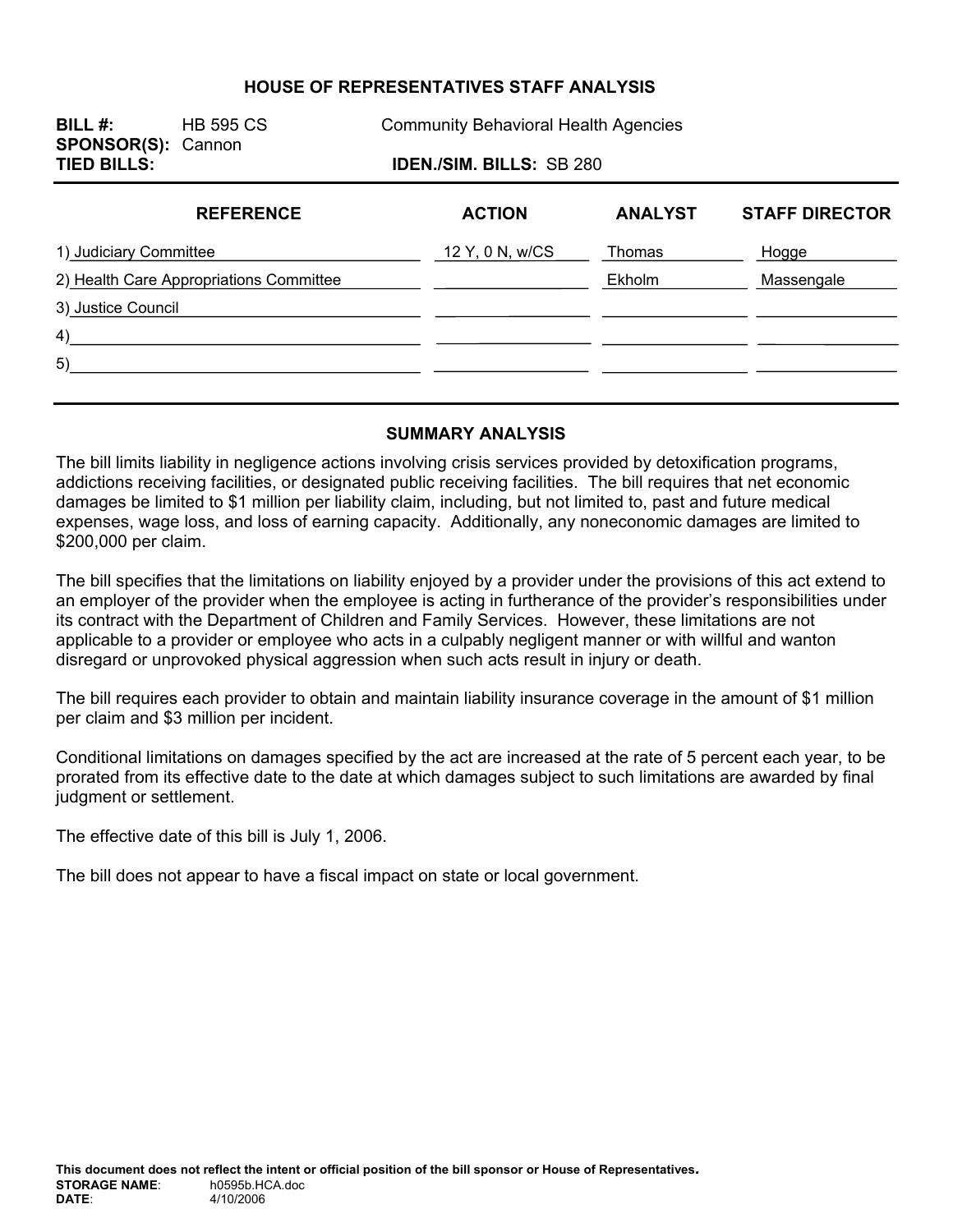## **FULL ANALYSIS**

## **I. SUBSTANTIVE ANALYSIS**

## A. HOUSE PRINCIPLES ANALYSIS:

**Provide limited government**—The bill mandates that each provider obtain and maintain liability insurance coverage in the amount of \$1 million per claim and \$3 million per incident.

**Promote personal responsibility**—The bill limits the liability of a provider in certain civil actions.

**Empower families**—To the extent that providers reduce their costs for liability insurance and from legal immunity, the offering of services, with the attendant emotional and financial benefits, may increase for families.

#### B. EFFECT OF PROPOSED CHANGES:

#### **PRESENT SITUATION**

#### **Background on the Provision of Mental Health Services Prevention of Substance Abuse**

Part I of chapter 394, F.S., is the Florida Mental Health Act, also known as "the Baker Act." The Baker Act describes the criteria and process for the involuntary examination of a person who is believed to have a mental illness and, because of that illness, has refused voluntary examination or is unable to determine that an examination is necessary and is a danger to themself or others or likely to suffer from self-neglect to the degree that it endangers his or her well-being. The statute authorizes law enforcement, certain mental health clinical professionals, or the court to require that an individual be involuntarily detained for evaluation for a period up to 72 hours.

In addition to procedural requirements for involuntary examination and voluntary and involuntary treatment, the Baker Act provides a framework for the public mental health service delivery system. The "front door" to that system is the public receiving facility. Receiving facilities admit persons for involuntary examination and are defined in the statute as "any public or private facility designated by the Department of Children and Family Services (DCF) to receive and hold involuntary patients under emergency conditions or for psychiatric evaluation and to provide short-term treatment."<sup>1</sup> Public receiving facilities are those facilities that receive public funds specifically for Baker Act examinations. Under s. 394.459(2), F.S., receiving facilities are required to examine and provide treatment to everyone, regardless of their diagnosis or ability to pay. Public receiving facilities are usually colocated with a community mental health provider agency or a public hospital.

A crisis stabilization unit is defined as "a program that provides an alternative to inpatient hospitalization and that provides brief, intensive services 24 hours a day, seven days a week, for mentally ill individuals who are in an acutely disturbed state."<sup>2</sup> The definition of "crisis stabilization unit" and licensure requirements for these programs are found in part IV of chapter 394, F.S., the Community Substance Abuse and Mental Health Services Act.

Part V of chapter 397, F.S., provides criteria and procedures for the involuntary admission of an individual in an acute substance abuse crisis. A person meets the criteria for involuntary admission if he or she is substance abuse impaired and because of such impairment has lost the power of selfcontrol with respect to substance use and either is likely to harm himself or herself or others or is in need of substance abuse services and his or her judgment has been so impaired that the person is

# 1 Section 394.455(26), F.S.

 $^{2}$  Section 394.67(5), F.S.

**STORAGE NAME:**  $\begin{array}{ccc} \sim & \text{no595b.HCA.doc} \\ 4/10/2006 & \text{pAGE: } 2 \end{array}$ **DATE**: 4/10/2006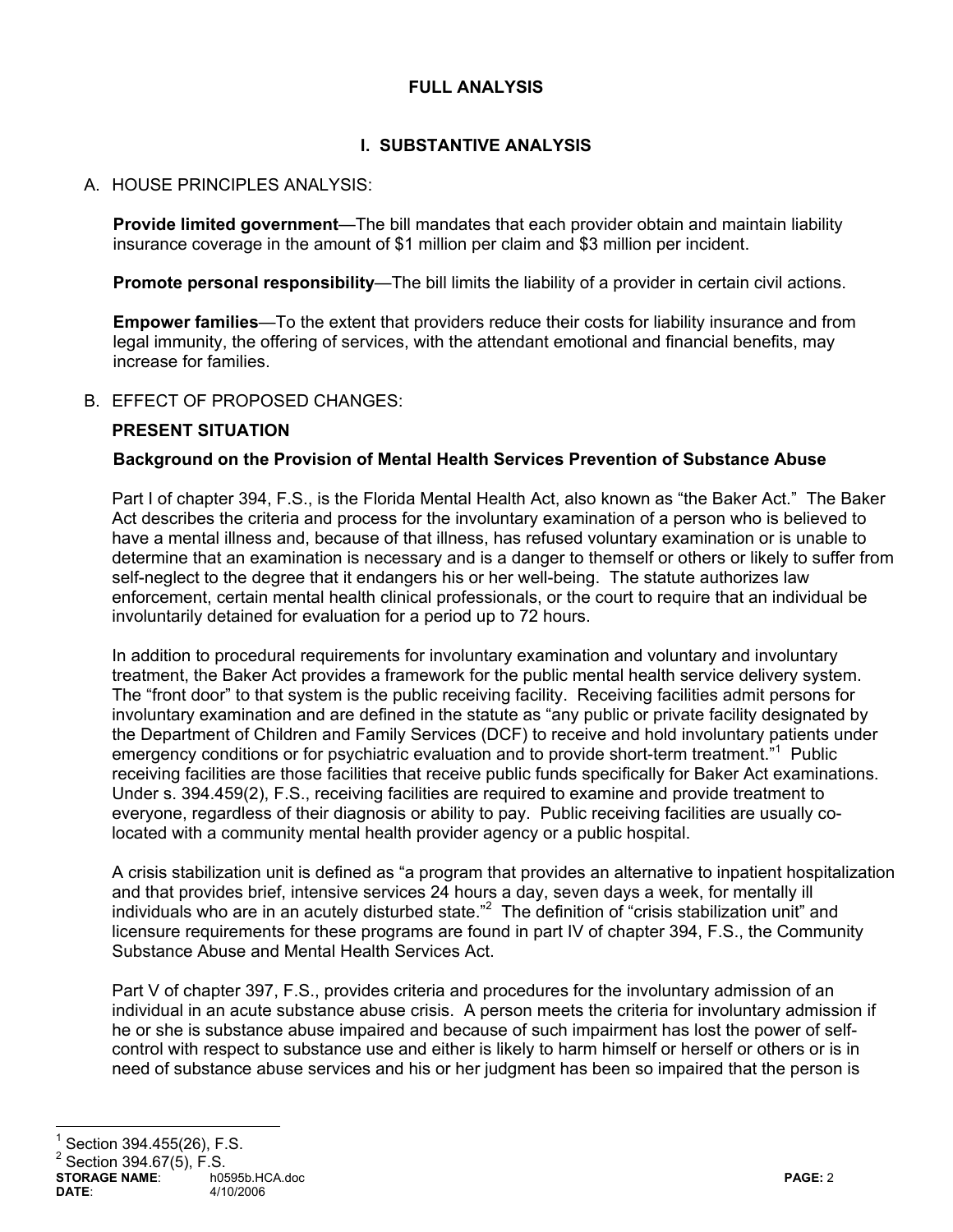unable to appreciate the need for treatment or services.<sup>3</sup> An individual may be compelled to emergency admission for detoxification, assessment, or stabilization through one of several pathways including law enforcement, physician certification, parent or guardian consent, or court order.

Substance abuse providers may be licensed by the DCF for one or several separate service components.<sup>4</sup> Included in these licensed service components are detoxification programs and addictions receiving facilities. Detoxification services may be provided within a facility that is licensed as a substance abuse treatment program or in a hospital licensed under chapter 395, F.S. Addictions receiving facilities (ARFs) are state-owned, state-operated, or state-contracted programs licensed by the DCF and designated as secure facilities to provide an intensive level of care. All persons admitted to ARFs are considered clients of the DCF and their admission cannot be denied solely on the basis of their inability to contribute to the cost of their care.<sup>5</sup> However, admission may be denied because of failure to meet admission criteria, medical or behavioral conditions beyond management capabilities of the program, or lack of space, services, or financial resources to pay for care.<sup>6</sup> Detoxification services may be provided on a residential or outpatient basis to assist an individual with the physiological and psychological withdrawal from the effects of substance abuse. While most of these programs are funded by the DCF, some of them are private, for-profit organizations that receive no funding from DCF.

As of Fiscal Year (FY) 2004-2005, DCF maintained contracts with 168 substance abuse providers and 249 community mental health provider agencies. There are currently 75 public receiving facilities and 53 private receiving facilities designated by the DCF. Among the public facilities, 47 are licensed by the Agency for Health Care Administration and designated as crisis stabilization units. The agency may not issue a license to a crisis stabilization unit unless the unit receives state funds. Of the substance abuse providers, 32 provide substance abuse detoxification services and 10 are licensed as ARFs. In FY 2004-2005, services were provided to 69,059 individuals through mental health or substance abuse crisis services agencies under contract with the DCF.

Current DCF contracts specify that a provider is an independent contractor and not an agent of the department and that the provider agrees to indemnify, defend and hold the department, its agencies, officers, and employees harmless from all claims, suits, judgments, or damages including attorneys' fees arising out of any act, actions, neglect or omission by the provider, its agents or employees. According to the Florida Council for Community Health (the "Council"), approximately 98 percent of persons served by these facilities are low income, uninsured individuals, or Medicaid eligible and virtually all funding for receiving facilities comes from local, state and federal government sources.

According to the council, the cost of medical malpractice liability insurance is limiting the ability of publicly-supported community mental health and substance abuse agencies to provide critical treatment and intervention services that are relied upon by law enforcement, local communities and state agencies. The Council states that medical malpractice insurance rates for community mental health and substance abuse agencies have increased 105 percent over the past three years, approximately 35 percent per year. In some cases, 5 percent or more of a facility's operating budget is used to pay for liability insurance.

The average cost of liability insurance for a community behavioral health provider was \$238,847 in FY 2002-2003. The average yearly cost in FY 2003-2004 was \$355,715, and increase of 49 percent. As an example of the impact on treatment capacity, a community mental health provider could have provided an additional 1,457 bed days of crisis stabilization care in lieu of paying for liability insurance during FY 2003-2004. The following chart provided by the council shows examples of the escalation of liability insurance premiums (which includes medical malpractice, officers and directors insurance and other liability insurance) for a sample of behavioral health care providers:

<sup>&</sup>lt;sup>3</sup> Section 397.675, F.S.<br><sup>4</sup> Section 397.675, F.S.

Section 397.311(18), F.S.

<sup>5</sup> Section 397.431(5), F.S.

 $6$  Section 397.6751, F.S.

**STORAGE NAME**: h0595b.HCA.doc **PAGE:** 3 **DATE**: 4/10/2006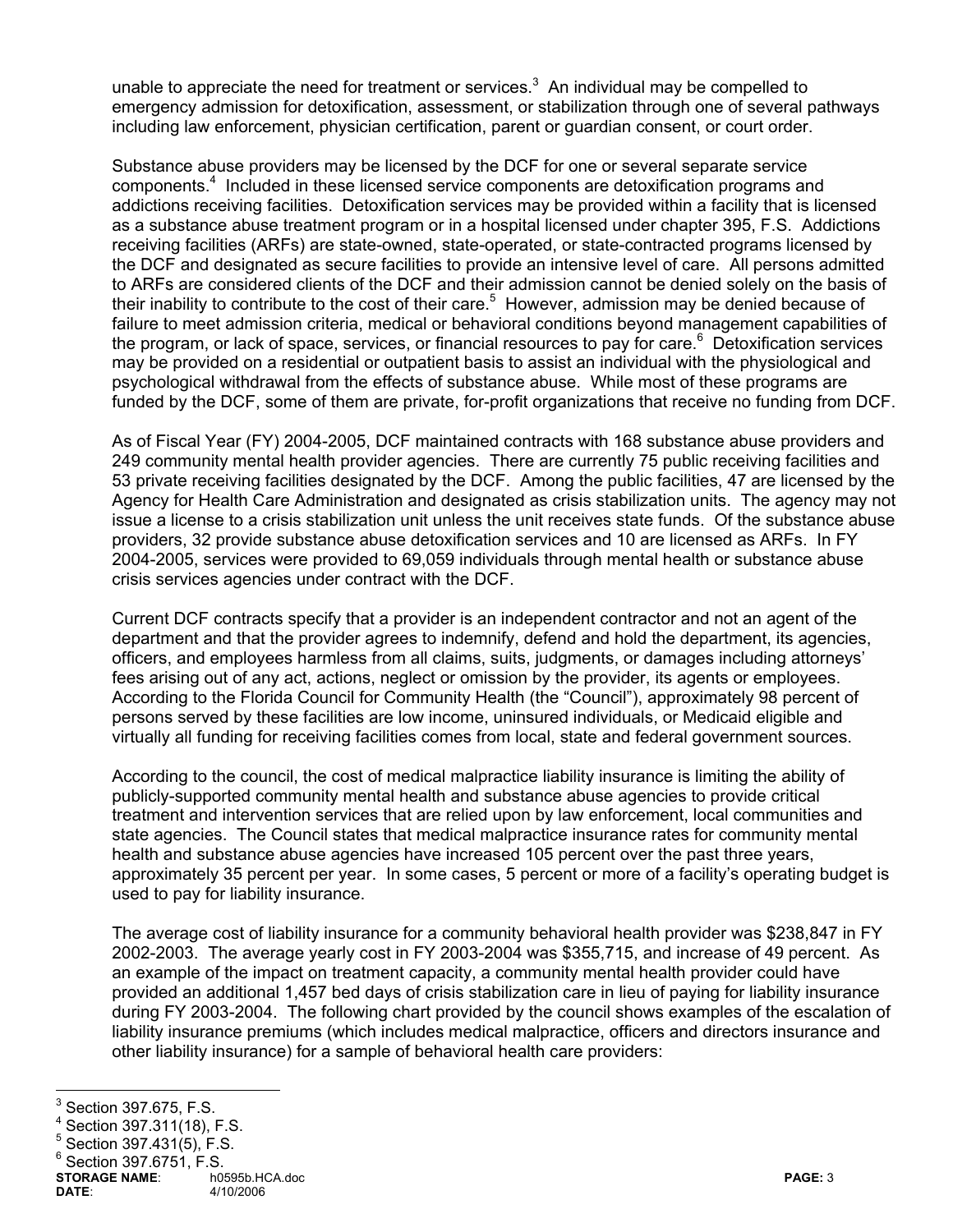#### **Sample of Community Providers' Annual Insurance Premium Increases FY 2002-03 through FY 2005-06**

|                            | FY 2002-03      | FY 2003-04      | FY 2004-05      | FY 2005-06      | % Increase from  |
|----------------------------|-----------------|-----------------|-----------------|-----------------|------------------|
| <b>Facility</b>            | <b>Premiums</b> | <b>Premiums</b> | <b>Premiums</b> | <b>Premiums</b> | '02-03 to '05-06 |
| <b>Act Corporation</b>     | \$391,000       | \$425,000       | \$582,061       | \$619,603       | 58.5%            |
| Lakeview Center            | \$555,301       | \$793,063       | \$1,063,966     | \$1,236,461     | 122.7%           |
| Personal Enrichment        | \$72,315        | \$225,662       | \$187,556       | \$159,454       | 120.5%           |
| Meridian Behavioral Health | \$306,364       | \$420,174       | \$520,896       | \$543,201       | 77.3%            |
| Apalachee Center           | \$95,630        | \$247,239       | \$186,031       | \$272,355       | 184.8%           |
| <b>Bayview Center</b>      | \$59,280        | \$88,952        | \$119,629       | \$137,646       | 132.2%           |
| Manatee Glens              | \$99,744        | \$125,379       | \$137,404       | \$162,473       | 62.9%            |
| LifeStream                 | \$137,843       | \$167,463       | \$221,535       | \$257,879       | 87.1%            |
| Bridgeway                  | \$160,250       | \$281,539       | \$219,817       | \$238,270       | 48.7%            |
|                            |                 |                 |                 |                 |                  |
| Average Cost / % Change    | \$208,636       | \$308,275       | \$359,877       | \$403,038       | 93.18%           |

Source: Florida Council for Behavioral Healthcare, Helping Florida Families in Crisis: Liability Limits for State Funded Detoxification and Public Receiving Facilities, January 1, 2006

#### **Report by the Department of Children and Family Services on the Experience of Public Receiving Facilities in Securing and Maintaining Medical Malpractice Insurance**

In 2004, the Florida Legislature, in proviso language in the General Appropriations Act, mandated that the DCF develop a report that reviewed the experience of public receiving facilities in securing and maintaining medical malpractice insurance. The review was to include the current cost of insurance and the rate of increase or decrease in these costs over the past three years and the experience of these facilities with lawsuits and associated awards. The department was directed to investigate whether these facilities were experiencing problems with malpractice insurance and the impact such problems have on service delivery. The department delivered the report to the Governor and the Senate and House Appropriations committees by December 31, 2004.

The report states that the median cost of insurance for public receiving facilities rose by 72.5 percent during the four years 2001 to 2004, from \$15,210 in FY 2001-2002 to \$26,239 in FY 2003-2004. During this same period, the reporting agencies' acute care budgets increased by 23.01 percent.

#### **Similar Statutory Provisions**

Liability limits and immunity provisions similar to those proposed in this bill are extended to health care<sup>7</sup> and other providers serving inmates of the state correctional system, $8$  providers under contract with the Department of Juvenile Justice,<sup>9</sup> and eligible child welfare lead agencies.<sup>10</sup> These immunities are not applicable to a provider or employee who acts in a culpably negligent manner or with willful and wanton disregard or unproved physical aggression when such acts result in injury or death.

## **EFFECT OF PROPOSED CHANGES**

The bill creates s. 394.9085, F.S., to specify that certain facilities or programs [a detoxification program defined in s. 397.311(18)(b), F.S, an addictions receiving facility defined in s. 397.311(18)(a), F.S., or a designated public receiving facility defined in s. 394.455(26), F.S.] shall have liability limits in negligence actions based on services for crisis stabilization. The bill requires that net economic damages be limited to \$1 million per liability claim, including, but not limited to, past and future medical expenses, wage loss, and loss of earning capacity. The bill also specifies that damages be offset by

<sup>-&</sup>lt;br>7 Section 456.048, F.S.

<sup>8</sup> Section 946.5026, F.S.

<sup>9</sup> Section 985.31(5)(d), F.S.

Section  $409.1671(1)(h)$ , F.S.

**STORAGE NAME**: h0595b.HCA.doc **PAGE:** 4 **DATE**: 4/10/2006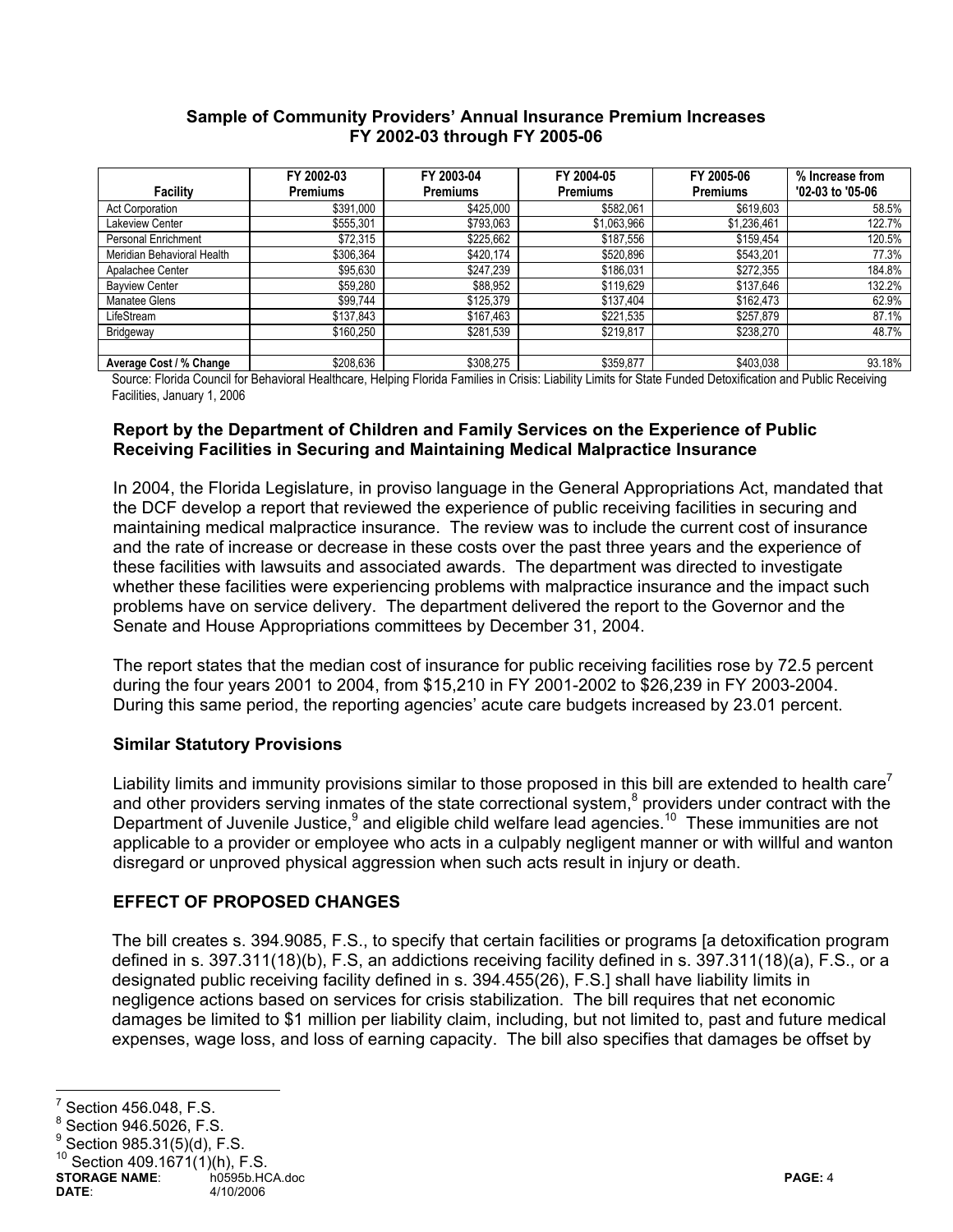any collateral source payment that is paid in accordance with s. 768.76, F.S. Additionally, any noneconomic damages specified against the entities specified by this bill are limited to \$200,000 per claim. The provider or its insurer must assume any costs for defending actions brought under this section.

The bill specifies that the limitations on liability enjoyed by a provider under the provisions of this act extend to an employee of the provider when the employee is acting in furtherance of the provider's responsibilities under its contract with DCF. However, these limitations are not applicable to a provider or employee who acts in a culpably negligent manner or with willful and wanton disregard or unprovoked physical aggression when such acts result in injury or death.

The bill specifies that a person who provides contractual services to DCF is not an employee or agent of the state for the purposes of chapter 440, F.S. (Worker's Compensation). The bill requires each provider to obtain and maintain liability insurance coverage in the amount of \$1 million per claim and \$3 million per incident.

The bill additionally specifies that the conditional limitations on damages specified by this act shall be increased at the rate of five percent each year, to be prorated from its effective date to the date at which damages subject to such limitations are awarded by final judgment or settlement.

C. SECTION DIRECTORY:

**Section 1.** Creates 768.0755, F.S., relating to behavioral provider liability.

**Section 2.** Provides that the bill takes effect on July 1, 2006.

## **II. FISCAL ANALYSIS & ECONOMIC IMPACT STATEMENT**

- A. FISCAL IMPACT ON STATE GOVERNMENT:
	- 1. Revenues:

This bill does not appear to have a fiscal impact on state revenues.

2. Expenditures:

This bill does not appear to have a fiscal impact on state expenditures.

#### B. FISCAL IMPACT ON LOCAL GOVERNMENTS:

1. Revenues:

This bill does not appear to have a fiscal impact on local government revenues.

2. Expenditures:

This bill does not appear to have a fiscal impact on local government expenditures.

#### C. DIRECT ECONOMIC IMPACT ON PRIVATE SECTOR:

The provisions of this bill limit the economic damages recoverable by certain individuals who have been damaged in tort and require that certain substance abuse and mental health providers purchase general liability coverage.

The Department of Children and Family Services reports that limiting the damages awarded to an individual may have a direct positive impact on certain mental health and substance abuse providers by containing the cost of their insurance premiums, thereby reducing their administrative costs.